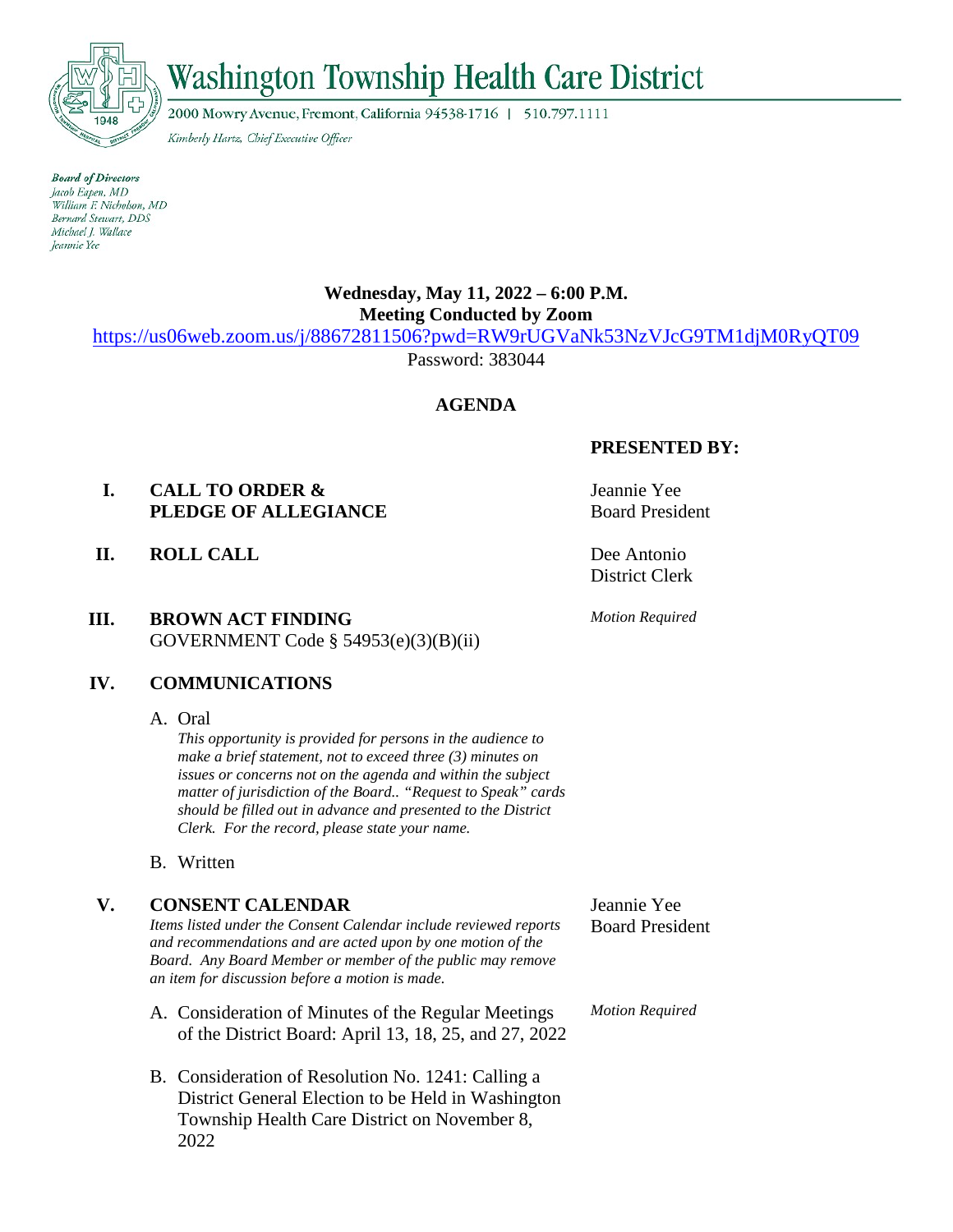Board of Directors' Meeting May 11, 2022 Page 2

- C. Consideration of Resolution No. 1242: Ordering the Consolidation of the Health Care District General Election to be Held in Washington Township Health Care District of Alameda County, State of California on November 8, 2022, with the Statewide General Election to be Held on November 8, 2022 and Requesting the Board of Supervisors of the County of Alameda to Consolidate Said Health Care District General Election with Said Statewide General Election, insofar as the Territory in Which Said Elections Are to be Held Is the Same
- D. Consideration of Washington Township Health Care District Board of Directors Policies, New/Reviewed/ Revised 2022

## **VI. PRESENTATION**

- A. Nurses Week / Hospital Week
- B. Everything MyChart

## **VII. REPORTS PRESENTED BY:**

- A. Report on Trauma Center Designation Kimberly Hartz
- B. Medical Staff Report Shakir Hyder, M.D.
- C. Service League Report Debbie Feary
- D. Quality Report: Quality Dashboard Quarter Ending March 31, 2022
- E. Finance Report Chris Henry

## **PRESENTED BY:**

Kimberly Hartz Chief Executive Officer

John Lee Chief, Information Systems

Chief Executive Officer

Donald Pipkin Chief, Strategic Management

Chief of Medical Staff

Service League President

Mary Bowron, DNP, RN, CIC, CNL, CPHQ Chief of Quality & Resource Management

Vice President & Chief Financial **Officer**